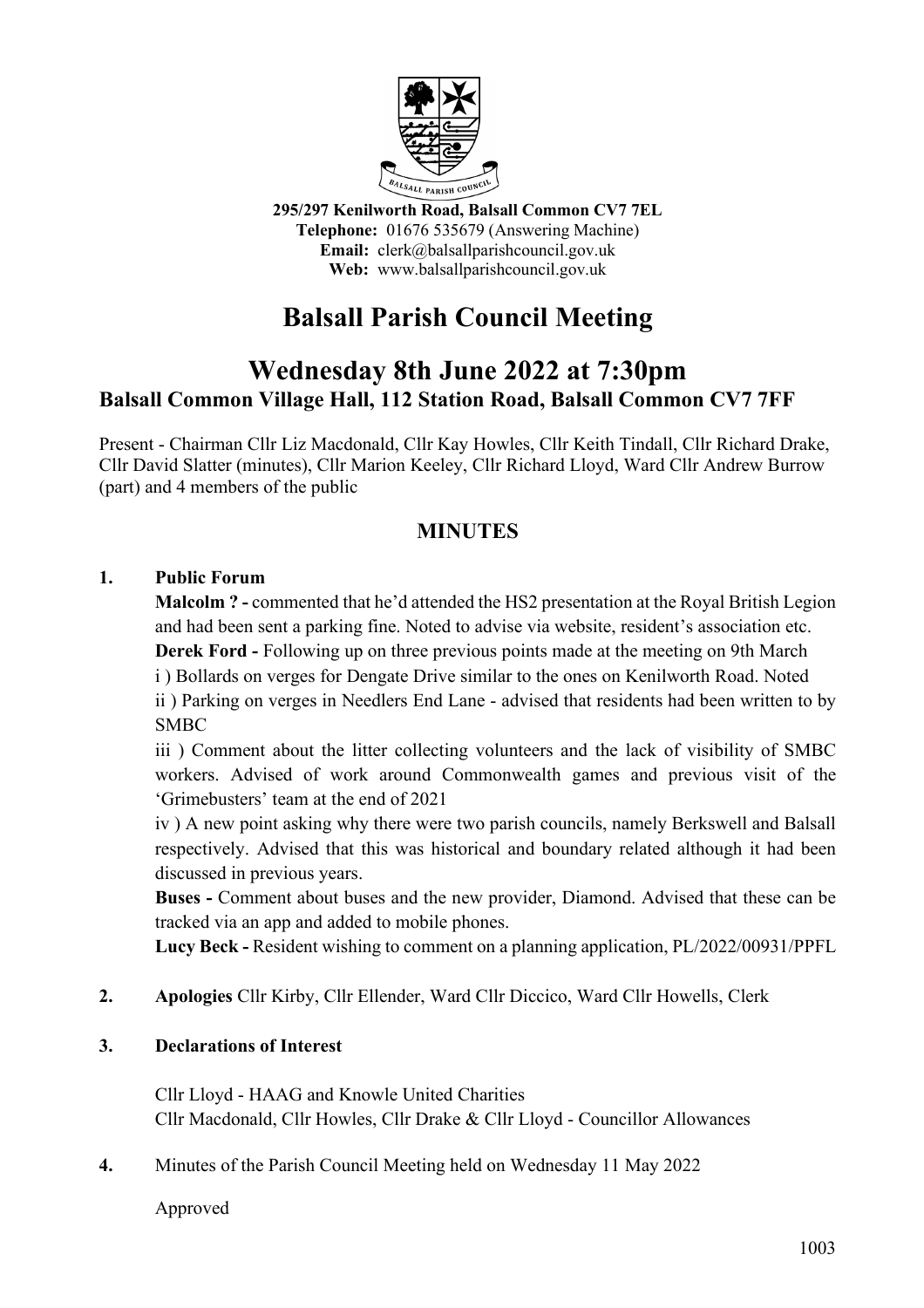## **5. Ward Councillors**

No Ward Councillors at this meeting

## **13. Item brought forward from Public Forum**

## **PL/2022/00931/PPFL - Vacant Land adjacent to No. 6 The Paddocks**

Council agreed to object. Greenbelt development. Cllr Tindall to draft objection.

#### **6. Projects**

## **6a. Temple Balsall Cemetery Memorial Inspection**

**Resolution** Council to approve the recommendations from the Cemetery Working Group: i) For Category 1 graves (50) where the Clerk has not been able to trace or contact the grave owners after 6 weeks that the parish council take responsibility for remedial work. **Further costing options to be obtained before decision.**

ii) For Category 2 (45 unstable but not falling over) place stickers on the graves asking owners to contact the PC and review them again in 2 years. **Approved**

iii) For Category 3 (98 dilapidated) the options are for the PC to arrange for remedial work on the overgrown plots by Fairways or bury them. **Further costing options to be obtained before decision.**

iv) install signs at both ends of the PRoW where it crosses the cemetery to keep dogs on leads and off the cemetery grounds. **Further costs to be obtained together with proposed wording.** 

v) plant a hedge along the PRoW to separate the cemetery from it. **Costs and alternative options to be sought before decision.**

## **6b Balsall Common Village Centre**

**Resolution** Council to note that:

i) the Village Centre Design has been shortlisted for the Pineapple award for designs to improve the public realm. **Noted**

ii) Heritage Trail funding has been approved; the Working Group and Clerk have processed the signage orders and these have been put up. **Noted**

## **7. External Organisations Resolutions**

Council to receive verbal updates on meetings with external organisations:

- **7a** Meeting with Solihull Strategic lead for Cultural on 7 June 2022. Cllr Macdonald advised of asking SMBC about the repair of the flagpole and the cleaning of Station Raid ahead of the Baton Relay
- **7b** Report on the work of the Knowle United Charity for the relief of need and the promotion of education, and the benefits to our residents of closer cooperation. Cllr Lloyd gave an interesting insight in to the history of the Knowle United Charity and it's work in the relief of need and the promotion of education. It was felt this was important for the parish council to retain links to the charity and to identify any potential cases to Cllr Lloyd. It was suggested that Cllr Lloyd writes and article on the Charity for the next edition of The Bugle to publicise its work and the value of bequests.
- **7c** Update on progress in winding up of the Heart of England High Speed Railway Action Group (HAAG). **Cllr Lloyd to pursue.**
- **7d** Council to note that Chairman attended the Balsall Common Primary School Jubilee Picnic on 26 May along with the West Midlands Deputy Lieutenant and President of the Balsall Common Lions Club. **Noted**

## **8. Highways**

**8a Resolution** Council to note the Highways response on ditches. **Noted**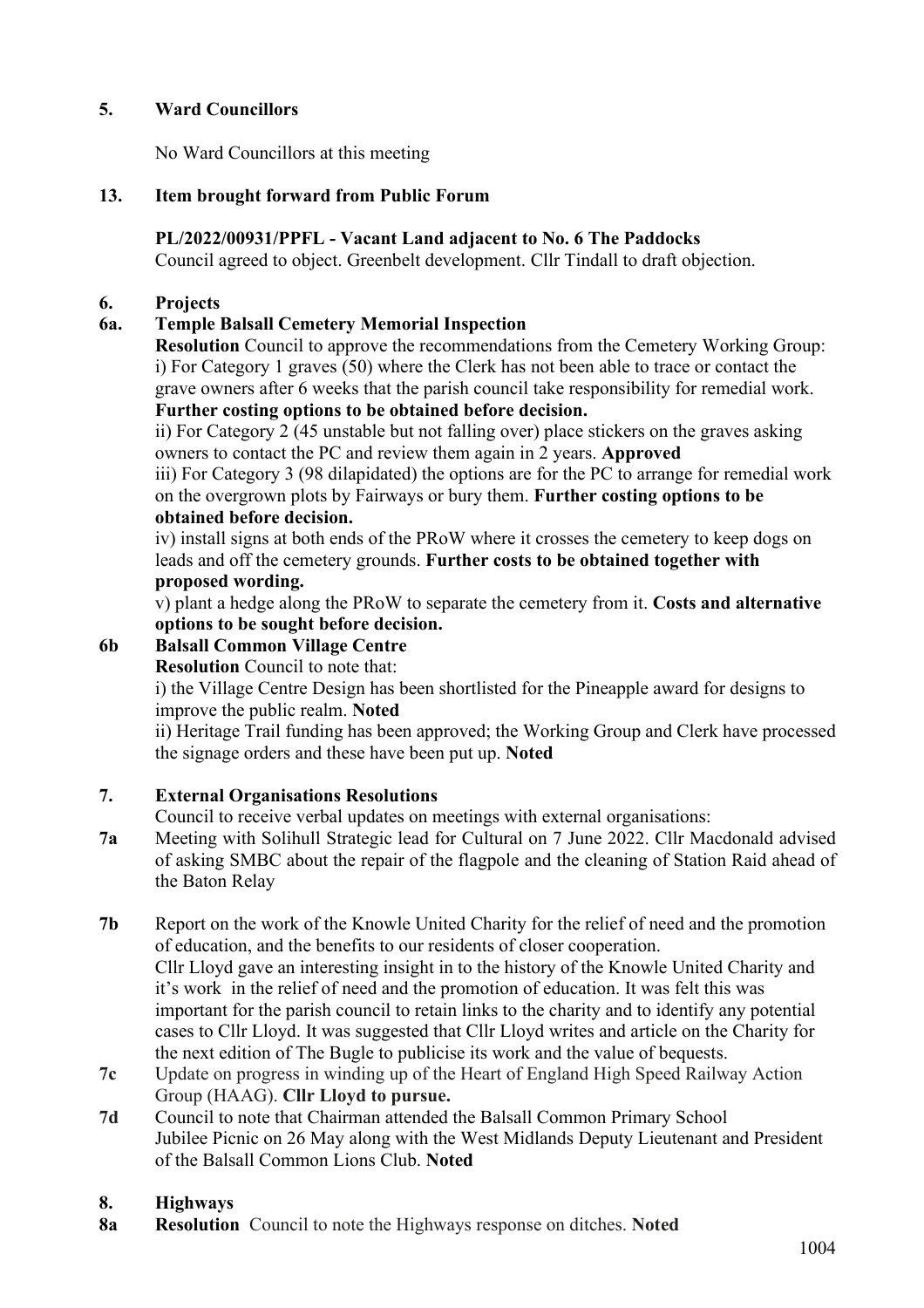# **9. Administration Resolutions**

- **9a** Council to approve changing its Code of Conduct to be consistent with the SMBC Code adopted in April 2022 **Approved**
- **9b** Council to approve Office 365 training for all Councillors and Clerk to enable file sharing and support the work of the policy review. **Approved. Dates to be circulated**
- **9c** Council to note an insurance claim has been received from a resident for damage caused by tree falling in Willow Park on 21 February 2022 and damaging his property. **Noted**
- **9d** Council to note that a group of Councillors reviewed the council's assets on 17 May. No change to list of assets. Council to note the following requirements: Oakley a programme of replacing play equipment and safety bases; monitor the roof of the Lych gate entrance at Temple Balsall cemetery due to loose tiles; Willow Park undertake tree survey and remedial work and continue to clear vegetation to enable better access to the whole of the park. **Noted**
- **9e** Council to approve the updated risk register. **Noted**
- Council to note the Internal Audit review is this week; the Council's annual return (AGAR) has to be with the External Auditor by 1 July or additional charges will be incurred. To meet the audit timetable it is proposed to hold an Extraordinary Meeting to approve and sign the Annual Return on Wednesday 22nd June. **Noted**

#### **10. Contracts Resolutions**

- **10a** Council to approve an addition to Fairways Grounds Maintenance contract as a one-off item for canopy lifting of overhanging conifers at Oakley Playground at a total cost of £420.00 ex VAT. **Approved**
- **10b** Council to approve quotation and place order for replacement gates at Oakley Playground. **Fairways quote approved in addition to investigating a refurbishment project for funding**
- **10c** Council to approve seeking of quotes for replacement of matting under the slide and replace the slide at Oakley playground. **Approval to obtain quotes**
- **10d** Council to approve seeking of quotes for full tree surveys for Willow Park and Temple Balsall Cemetery. **Approval to obtain quotes**
- **10e** Council to approve quotation and place order for watering of village centre planters. **Approved**
- **10f** Council to approve the order of 2x15 foot Christmas trees from Fairways Contracting Ltd. **Approved**
- **10g** Council to approve the SMBC fee of £5,236 ex VAT from SMBC for installation and removal of Christmas lights 2022. **Approved. Agreed to write to Berkswell Parish Council for contribution.**

#### **11. Accounts Resolutions**

Invoices

- **11a** Council to approve year end accounts for 2021/22. **Approved**
- **11b** Council to approve bank reconciliations for April and May 2022. **Approved**
- **11c** Council to note the payments approved at the May meeting were made. **Approved**
- 11d Council to approve the May 2022 payments listed below: **Approved**

#### **May 2022 Payments List (gross)**

| IIIVOICES.          |                                       |         |  |  |
|---------------------|---------------------------------------|---------|--|--|
| AMS Ltd             | Weekly playground inspection inv 1372 |         |  |  |
| WALC                | inv 22165 Training MK Planning 1 of 2 | £60.00  |  |  |
| <b>BC Bugle CIC</b> | inv S54/009 Summer full page          | £185.00 |  |  |
| Pied Piper          | inv 3280 Mole control April           | £102.00 |  |  |
| WALC                | inv 22204 Training DS Policies        | £36.00  |  |  |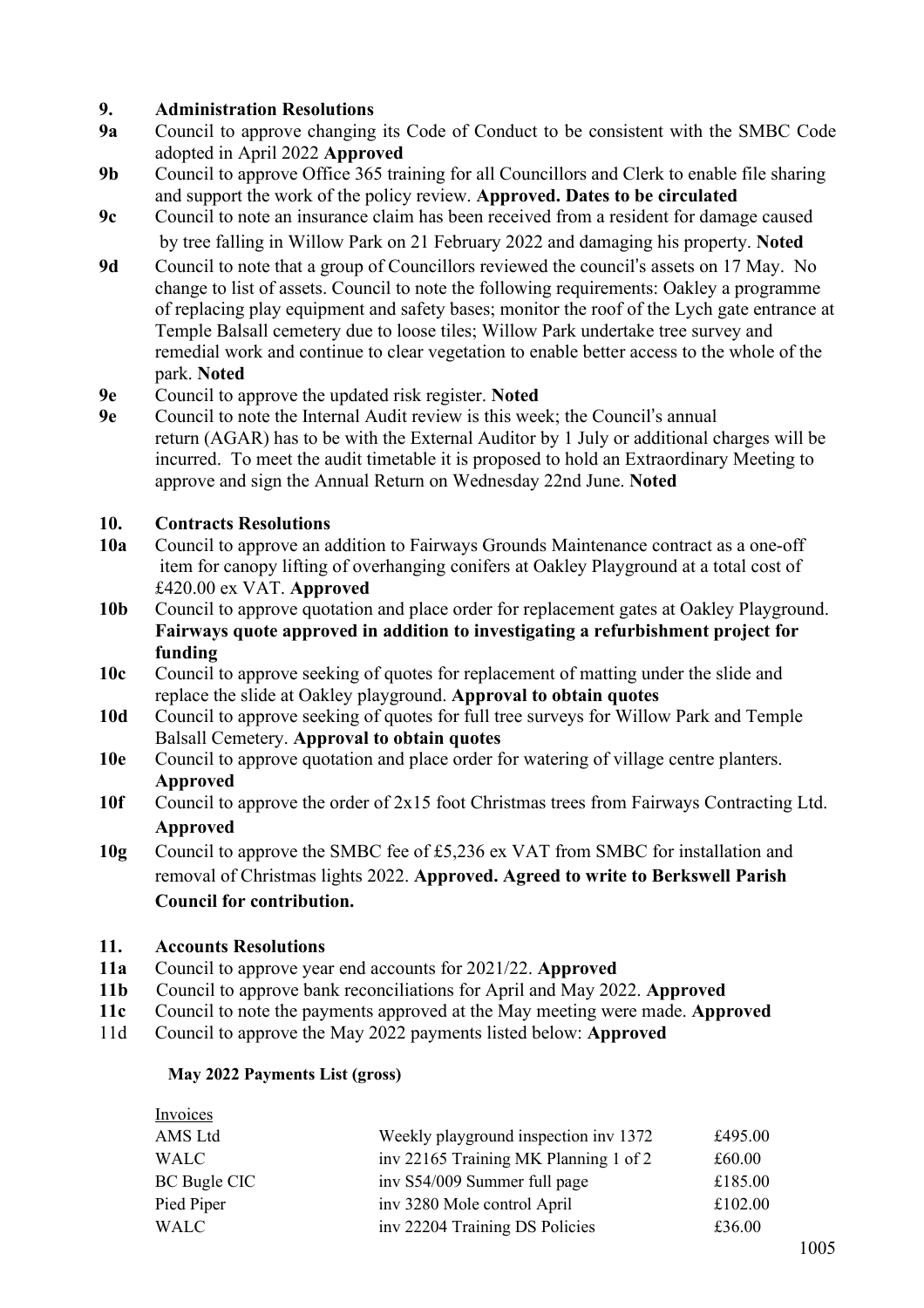| <b>WCV</b>                  |                 | inv BCP22138 Willow Park works 18 May | £100.00   |
|-----------------------------|-----------------|---------------------------------------|-----------|
| <b>WALC</b>                 |                 | inv 22221 Training DS Chairmanship    | £72.00    |
| <b>SLCC</b>                 |                 | inv ORD508288-1 Arnold Baker 13th Ed  | £141.80   |
| Acorn Printing Services Ltd |                 | inv 54007 posters CG Flower Festival  | £240.00   |
| J Parry-Evans               |                 | May invoice – Temporary Clerk         | £1,675.00 |
| Fairways Contracting Ltd    |                 | Contract charge May                   | £1,400.00 |
| Liz Macdonald               |                 | Councillors Allowance Q1              | £420.00   |
| <b>Richard Drake</b>        |                 | Councillors Allowance Q1              | £210.00   |
| Richard Lloyd               |                 | Councillors Allowance Q1              | £210.00   |
| Marion Keeley               |                 | Councillors Allowance Q1              | £210.00   |
| Kay Howles                  |                 | Councillors Allowance Q1              | £210.00   |
| DD/SO/Payment Card          |                 |                                       |           |
| Waterplus                   | DD              | stw-inv06187618                       | £6.54     |
| Conquira                    | SO.             | Office rent May                       | £600.00   |
| Vodafone                    | DD              | Charges May                           | £22.00    |
| T Carpenter                 | SO <sub>1</sub> | Salary June                           |           |
| <b>Smart Pension</b>        | DD              | <b>Account Service Charge May</b>     | £18.00    |
| <b>Smart Pension</b>        | DD.             | May contribution                      | £249.72   |
| Lloyds Bank                 | DD              | Payment card May                      | £226.98   |

#### **12. Willow Park Resolutions**

**12a** Council to write and thank the Warwickshire Conservation Volunteers (WCV) for the hard work they carried out in Willow Park on 18 May, clearing vegetation and rubbish. Council to approve asking WCV to return and continue the work and approve a budget of £300 to cover 3 additional days support. **Approved**

**12b** Council to receive the opinion of the Friends of Willow Park on whether public access from the park to footpath M150 would be likely to deter or to worsen anti-social behaviour, and to decide whether to request the Highway Authority to create a public right of way on foot through Willow Park to join footpath M150, on the route previously discussed, using powers under section 26 of the Highways Act 1980. **Resolution amended to - write to the three Ward Cllrs to get this on an SMBC agenda. Also to reply to the Friends of Willow Park and to inform them of the outcome.**

#### **13. HS2/BBV Balsall Common Viaduct Design Proposals - Resolutions**

**13a** Council to agree a response to the HS2/BBV public exhibition on 24 and 26 May 2022 on the proposed design for the viaduct on the basis below:

The Council requests HS2 Ltd to carry out the consultation on the viaduct design mandated by the Commons Select Committee, with alternative designs available for public comment. The alternatives should include (a) piers with reduced mass of concrete at the span support points (b) piers with brick panels on base sections (c) noise barriers with reduced height of concrete topped with an increased height of transparent barrier.

The Council requests HS2 Ltd to have a system for the active management of graffiti including pre-emptive coatings, deterrence and surveillance, and processes for rapid removal or over-painting of any graffiti that occurs.

The Council asks that footpath M191 be reinstated beneath the viaduct and that footpath M196 be upgraded to a bridleway to act as a continuation of the Kenilworth Greenway to Park Lane and northwards.

 Council to agree to write to the local MP to ask for his support for a better design such as at the Colne Valley Viaduct as part of the government's "levelling up" investment policy.